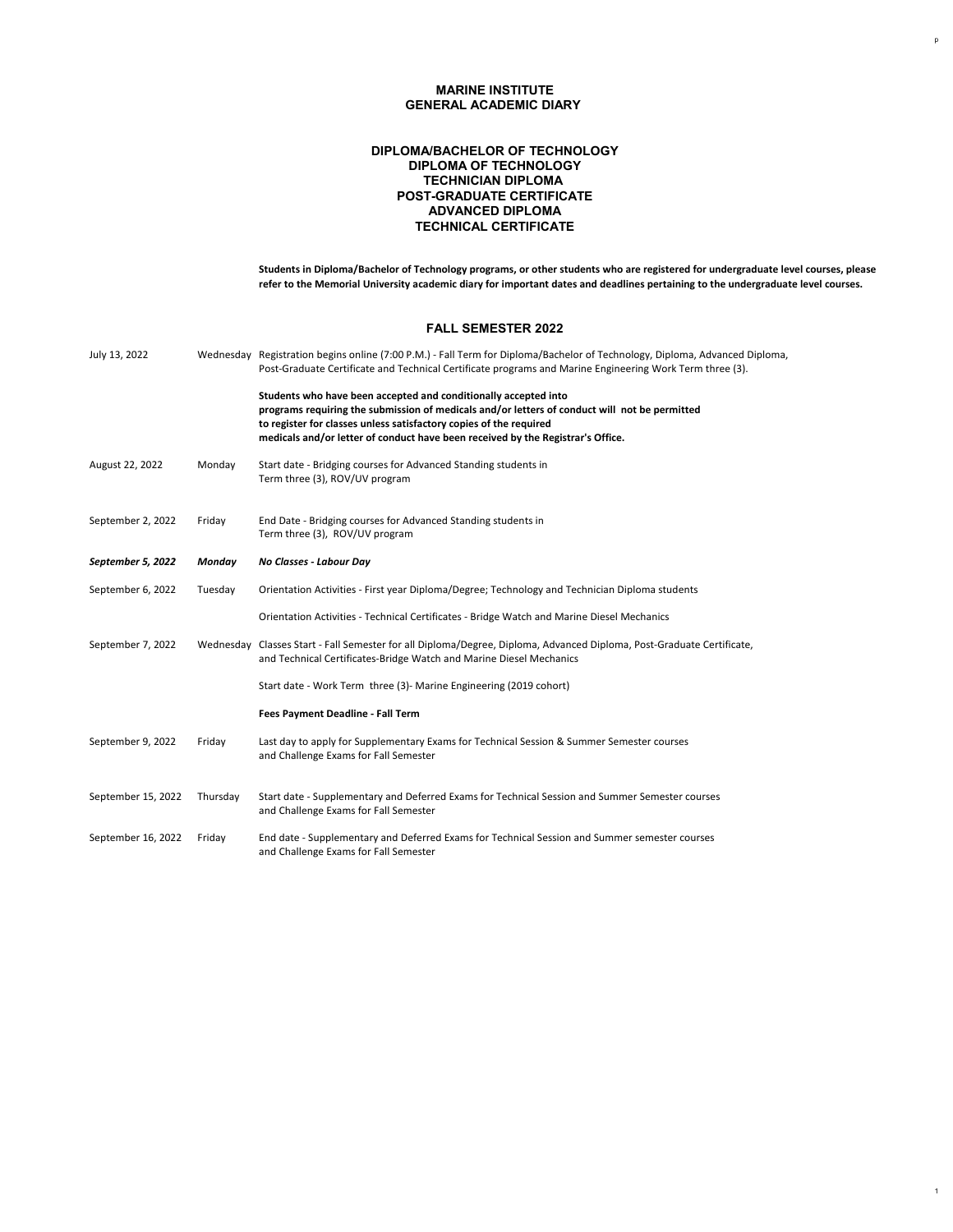**Students in Diploma/Bachelor of Technology programs, or other students who are registered for undergraduate level courses, please refer to the Memorial University academic diary for important dates and deadlines pertaining to the undergraduate level courses.**

# **MARINE INSTITUTE GENERAL ACADEMIC DIARY**

# **POST-GRADUATE CERTIFICATE DIPLOMA/BACHELOR OF TECHNOLOGY DIPLOMA OF TECHNOLOGY TECHNICIAN DIPLOMA ADVANCED DIPLOMA TECHNICAL CERTIFICATE**

| September 21, 2022        | Wednesday | Last date for students to add courses in Diploma/Degree, Diploma, Advanced Diploma, Post-Graduate<br>Certificate, and Technical Certificates - Bridge Watch and Marine Diesel Mechanics<br>programs for Fall 2022 semester.                                                                                                                      |
|---------------------------|-----------|--------------------------------------------------------------------------------------------------------------------------------------------------------------------------------------------------------------------------------------------------------------------------------------------------------------------------------------------------|
|                           |           | Last day to opt out of health and/or dental insurance in the Fall semester                                                                                                                                                                                                                                                                       |
|                           |           | Last date - students in Diploma/Degree, Diploma, Advanced Diploma, Post Graduate Certificate<br>and Technical Certificates - Bridge Watch and Marine Diesel Mechanics to drop courses and receive a 100% refund of<br>tuition fees and student union fees for the Fall 2022 Semester.<br>No student union fees will be refunded after this date. |
| September 28, 2022        | Wednesday | Last date - students in Diploma/Degree, Diploma, Advanced Diploma, Post-Graduate Certificate, and Technical Certificates -<br>Bridge Watch and Marine Diesel Mechanics Programs to drop courses and receive 50% refund of tuition fees for Fall Semester                                                                                         |
| <b>September 30, 2022</b> | Friday    | No Classes - National Day for Truth and Reconciliation                                                                                                                                                                                                                                                                                           |
| October 5, 2022           | Wednesday | Last date to Apply for Credit Transfers for Fall Semester and Examination Re-reads for the 2021/2022 Technical<br><b>Session and Summer Semester</b>                                                                                                                                                                                             |
|                           |           | Last date - students in Diploma/Degree, Diploma, Advanced Diploma, Post-Graduate Certificate and Technical<br>As affective in the contract of Linds to a International contract of the Carolina Contract of the Computer of the Carolina contract and                                                                                            |

Certificates - Bridge Watch and Marine Diesel Mechanics to drop courses and receive a 25% refund of tuition fees for Fall Semester.

(No refunds will be granted to students in Fall Semester Programs after this date.)

| October 10, 2022         | Monday   | No Classes - Thanksgiving Day, Fall Break Begins                                                                                                                                                                             |
|--------------------------|----------|------------------------------------------------------------------------------------------------------------------------------------------------------------------------------------------------------------------------------|
| October 11, 2022         | Tuesday  | <b>No Classes-Fall Break</b>                                                                                                                                                                                                 |
| October 12, 2022         |          | Wednesday Classes resume - Classes follow Monday's schedule                                                                                                                                                                  |
| November 2, 2022         |          | Wednesday Last date - students in Diploma/Degree, Diploma, Advanced Diploma, Post-Graduate Certificate, and Technical<br>Certificates - Bridge Watch and Marine Diesel Mechanics to drop courses without academic prejudice. |
| November 10, 2022        | Thursday | Classes follow Friday's schedule                                                                                                                                                                                             |
| <b>November 11, 2022</b> | Friday   | No Classes - Remembrance Day Holiday                                                                                                                                                                                         |
| November 28, 2022        | Monday   | Registration begins at 7:00 P.M. for Diploma/Degree, Diploma, Advanced Diploma, Post-Graduate Certificate,<br>and Technical Certificate students registering in the Winter 2023 Semester.                                    |
| December 9, 2022         | Friday   | Classes end - Fall Semester for Diploma/Degree, Diploma, Advanced Diploma, Post-Graduate Certificate,<br>and Technical Certificates - Bridge Watch and Marine Diesel Mechanics programs                                      |
| December 12, 2022        | Monday   | Exams begin - Students in Diploma/Degree, Diploma, Advanced Diploma, Post-Graduate Certificate,<br>and Technical Certificates - Bridge Watch and Marine Diesel Mechanics programs                                            |
| December 16, 2022        | Friday   | End Date - Work Term three (3) - Marine Engineering (2019 cohort)                                                                                                                                                            |
| December 17, 2022        | Saturday | Exams end - Students in Diploma/Degree, Diploma, Advanced Diploma, Post-Graduate Certificate,<br>and Technical Certificates - Bridge Watch and Marine Diesel Mechanics programs                                              |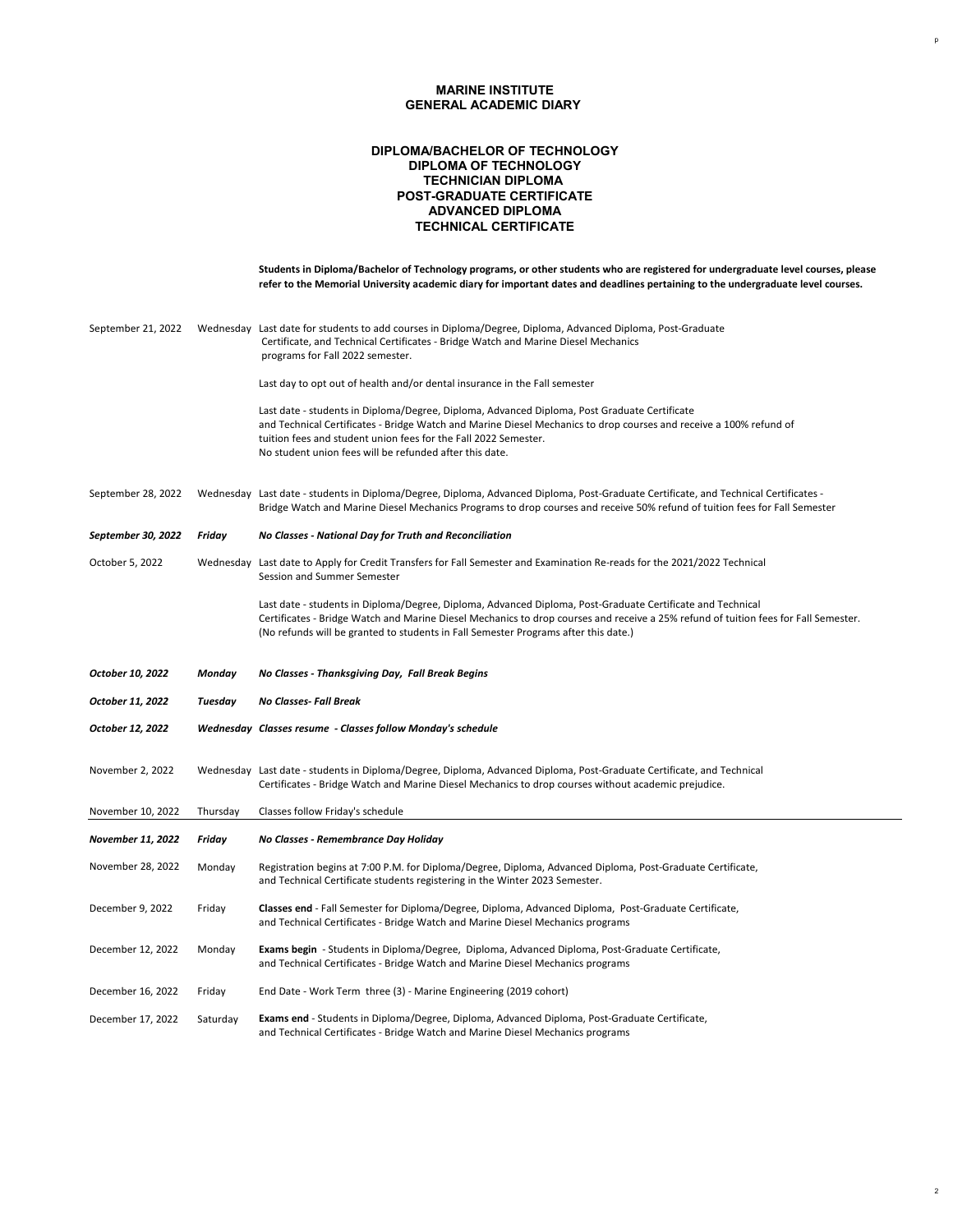**Students in Diploma/Bachelor of Technology programs, or other students who are registered for undergraduate level courses, please refer to the Memorial University academic diary for important dates and deadlines pertaining to the undergraduate level courses.**

### **MARINE INSTITUTE GENERAL ACADEMIC DIARY**

# **POST-GRADUATE CERTIFICATE DIPLOMA/BACHELOR OF TECHNOLOGY DIPLOMA OF TECHNOLOGY TECHNICIAN DIPLOMA ADVANCED DIPLOMA TECHNICAL CERTIFICATE**

| January 4, 2023  |          | Wednesday Classes start - Diploma/Degree, Diploma, Advanced Diploma, Post-Graduate Certificate, and Technical Certificate -<br><b>Bridge Watch and Marine Diesel Mechanics Programs</b>                      |
|------------------|----------|--------------------------------------------------------------------------------------------------------------------------------------------------------------------------------------------------------------|
|                  |          | Start date - Work Term two (2) - Marine Engineering (2020 cohort)                                                                                                                                            |
|                  |          | <b>Fees Payment Deadline - Winter Term</b>                                                                                                                                                                   |
| January 6, 2023  | Friday   | Last day to apply for Supplementary Exams for Fall Semester courses<br>and Challenge Exams for Winter Semester                                                                                               |
| January 12, 2023 | Thursday | Start date - Supplementary, Deferred and Challenge Exams                                                                                                                                                     |
| January 13, 2023 | Friday   | End date - Supplementary, Deferred and Challenge Exams                                                                                                                                                       |
| January 18, 2023 |          | Wednesday Last date - students in Diploma/Degree, Diploma, Advanced Diploma, Post-Graduate Certificate and<br>Technical Certificate - Marine Diesel Mechanics Program to add courses for the Winter Semester |
|                  |          | Last date to opt out of health and/or dental insurance in the Winter Semester                                                                                                                                |

|                  | Last date - students in Diploma/Degree, Diploma, Advanced Diploma, Post-Graduate Certificate, and<br>Technical Certificate - Marine Diesel Mechanics Program to drop courses and receive a 100%<br>refund of tuition fees and student union fees for the Winter Semester.<br>No student union fees will be refunded after this date. |
|------------------|--------------------------------------------------------------------------------------------------------------------------------------------------------------------------------------------------------------------------------------------------------------------------------------------------------------------------------------|
| January 25, 2023 | Wednesday Last date - students in Diploma/Degree, Diploma, Advanced Diploma, Post-Graduate Certificate,<br>and Technical Certificate - Marine Diesel Mechanics program to drop courses and receive a 50%<br>refund of tuition fees for the Winter Semester.                                                                          |
| February 1, 2023 | Wednesday Classes end - Bridge Watch                                                                                                                                                                                                                                                                                                 |
|                  | Last date to apply for Examination Re-reads of Fall 2022 exams                                                                                                                                                                                                                                                                       |
|                  | Last date to apply for Credit Transfer for Winter Semester                                                                                                                                                                                                                                                                           |
|                  | Last day - students in Diploma/Degree, Diploma, Advanced Diploma, Post-Graduate Certificate,<br>Technical Certificate - Marine Diesel Mechanics Program, to drop courses and receive a 25% refund of tuition fees.<br>(No refunds will be granted to students in Winter Semester Programs after this date).                          |
|                  |                                                                                                                                                                                                                                                                                                                                      |

- February 2, 2023 Thursday Start Date -Safety Training Bridge Watch
- February 23, 2023 Thursday **No Classes Winter Break**
- February 24, 2023 Friday **No Classes Winter Break**
- February 27, 2023 Monday Classes resume
- March 1, 2023 Wednesday Last date students in Diploma/Degree, Diploma, Advanced Diploma, Post-Graduate Certificate, and Technical Certificate Marine Diesel Mechanics Program to drop courses without academic prejudice.

#### **WINTER SEMESTER 2023**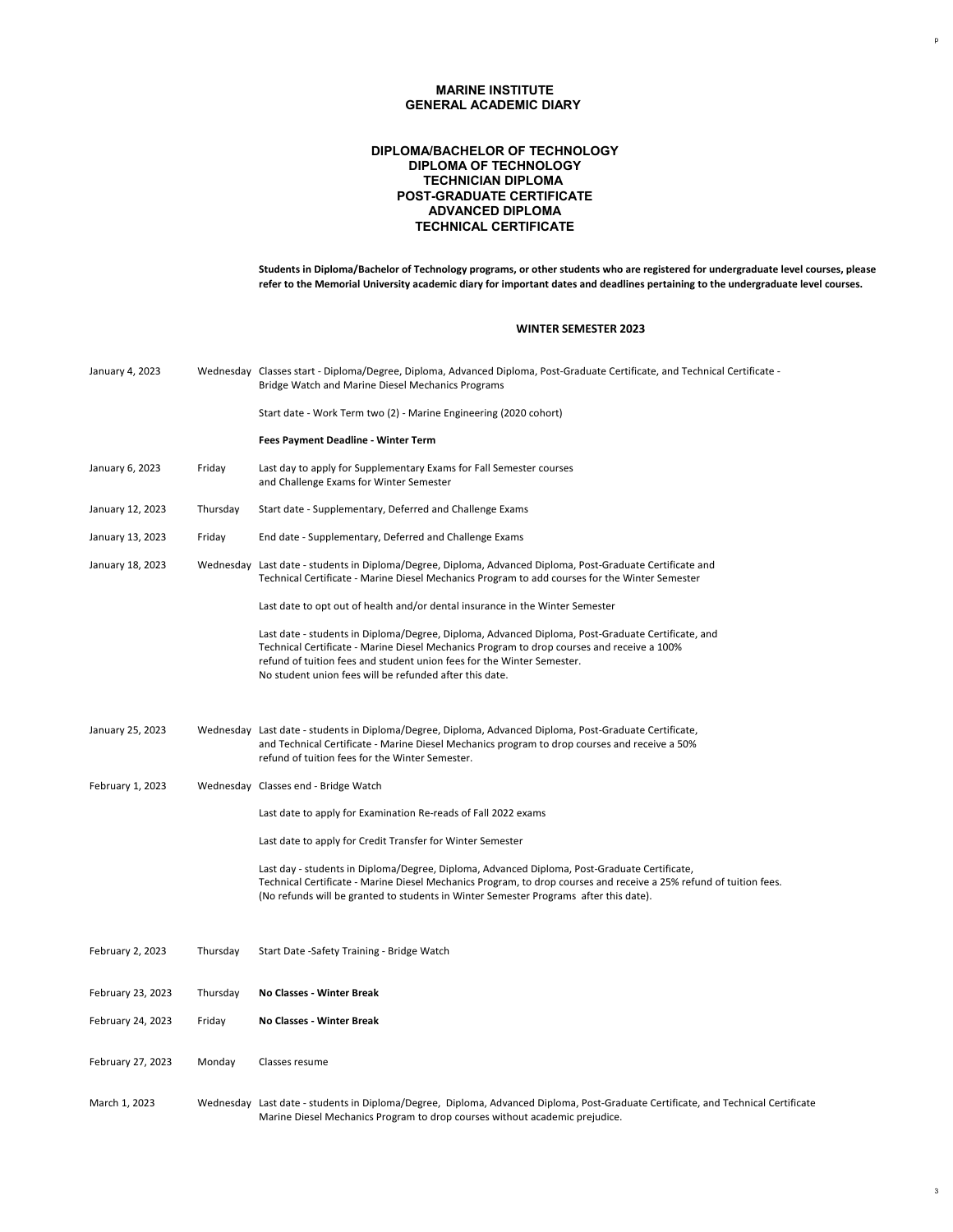**Students in Diploma/Bachelor of Technology programs, or other students who are registered for undergraduate level courses, please refer to the Memorial University academic diary for important dates and deadlines pertaining to the undergraduate level courses.**

### **MARINE INSTITUTE GENERAL ACADEMIC DIARY**

### **POST-GRADUATE CERTIFICATE DIPLOMA/BACHELOR OF TECHNOLOGY DIPLOMA OF TECHNOLOGY TECHNICIAN DIPLOMA ADVANCED DIPLOMA TECHNICAL CERTIFICATE**

| March 3, 2023         | Friday        | End date - Safety Training - Bridge Watch                                                                                                                                                                                                  |
|-----------------------|---------------|--------------------------------------------------------------------------------------------------------------------------------------------------------------------------------------------------------------------------------------------|
| March 6, 2023         | Monday        | Start date - Work Term - Bridge Watch                                                                                                                                                                                                      |
| March 10, 2023        | Friday        | Last date to apply for Graduation in June 2023                                                                                                                                                                                             |
| March 16, 2023        | Thursday      | Workterm Orientation (12-2pm) for all SOF programs                                                                                                                                                                                         |
| <b>March 20, 2023</b> | <b>Monday</b> | <b>No classes-Mid-March Holiday</b>                                                                                                                                                                                                        |
| March 21, 2023        | Tuesday       | <b>Classes Resume- Follow Monday's schedule</b>                                                                                                                                                                                            |
| March 22, 2023        |               | Wednesday Registration begins 7:00 P.M. for Diploma/Degree, Diploma, Advanced Diploma and Technical Certificate -<br>Marine Diesel Mechanics students registering in Technical Session, Summer Semester,<br>Safety Training and Work Terms |
| April 6, 2023         | Thursday      | Classes end-Winter semester for Diploma/Degree, Diploma, Advanced Diploma, Post-Graduate Certificate<br>and Technical Certificate programs                                                                                                 |
| April 7, 2023         | Friday        | <b>Good Friday - no exams</b>                                                                                                                                                                                                              |
| April 10, 2023        | <b>Monday</b> | <b>Easter Monday- no exams</b>                                                                                                                                                                                                             |
| April 11, 2023        | Tuesday       | Exams Begin- Winter term for Diploma/Degree, Diploma, Advanced Diploma, Post-Graduate Certificate<br>and Technical Certificate programs                                                                                                    |
| April 14, 2023        | Friday        | End date - Work Term two (2) - Marine Engineering (2020 cohort)                                                                                                                                                                            |
| April 18, 2023        | Tuesday       | <b>Exams End</b> - Winter term for Diploma/Degree, Diploma, Advanced Diploma, Post-Graduate Certificate,<br>and Technical Certificate programs                                                                                             |

**Please refer to the Student Fees Refund Policy in the Fees and Financial Information Section of the Marine Institute Academic Calendar, for the drop/refund deadlines for Technical Session courses relative to the various start dates for Technical Sessions.**

- April 19, 2023 Wednesday Start date Technical Session three (3) Nautical Science
- April 24, 2023 Monday Start date Technical Session one (1), two (2) Nautical Science

Start date - Technical Session one (1), two (2) and three (3) - Marine Engineering

Start date - Technical Session one (1), two (2) and three (3) - Naval Architecture and Marine Engineering Systems Design

Start date - Technical Session - Marine Diesel Mechanics

Start date - Summer Term - Marine Engineering Term six (6)

Start date - Technical Session one (1) and two (2) - Marine Environmental Technology

Start date - Work Term two (2) - Marine Environmental Technology

Start Date - Advanced Diploma in Water Quality ( SFTY 1125, SFTY 1135, SFTY 1136)

#### **TECHNICAL SESSION AND SUMMER SEMESTER 2023**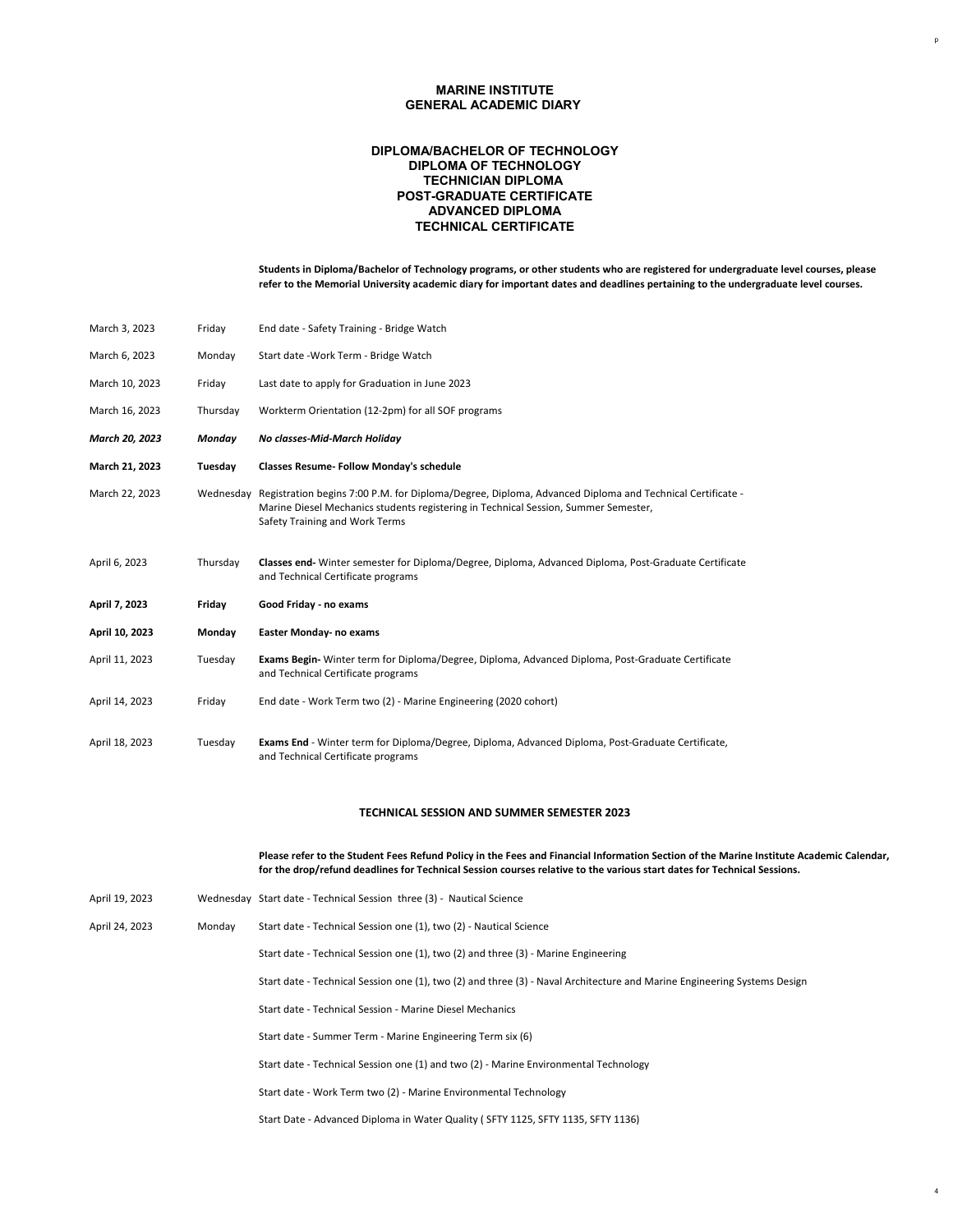| Students in Diploma/Bachelor of Technology programs, or other students who are registered for undergraduate level courses, please |
|-----------------------------------------------------------------------------------------------------------------------------------|
| refer to the Memorial University academic diary for important dates and deadlines pertaining to the undergraduate level courses.  |

# **MARINE INSTITUTE GENERAL ACADEMIC DIARY**

# **POST-GRADUATE CERTIFICATE DIPLOMA/BACHELOR OF TECHNOLOGY DIPLOMA OF TECHNOLOGY TECHNICIAN DIPLOMA ADVANCED DIPLOMA TECHNICAL CERTIFICATE**

Start Date- Advanced Diploma in Food Safety ( FDTE 4208, FDTE 4209. FDTE 4210)

Start date - Technical Session one (1) and two (2) - ROV and UV

- April 28, 2023 Friday Last date to apply for Supplementary and Deferred exams for Winter Semester courses and Challenge Exams for Technical Session
- May 3, 2023 Wednesday End of Winter Semester Advanced Diploma in Water Quality
- May 4, 2023 Thursday Start date Supplementary, Deferred and Challenge Examinations
- May 5, 2023 **Friday** End date Supplementary, Deferred and Challenge Examinations
- May 8, 2023 Monday Start date Work Term Advanced Diploma in Water Quality

Start date - Technical Session one (1), two (2) and three (3) - Ocean Mapping

Last date to add courses for Summer Term - Marine Engineering Term six (6)

Late date - students in Marine Engineering Term six (6) to drop courses and receive a 100% refund of tuition fees and student

|              |         | Late aate "staachts in manne Liightening Term six (0) to drop coarses and receive a 100% refund or taition recs and stude<br>union fees for the Summer Semester. No student union fees will be refunded after this date.           |
|--------------|---------|------------------------------------------------------------------------------------------------------------------------------------------------------------------------------------------------------------------------------------|
| May 9, 2023  | Tuesday | End of Winter Semester - Advanced Diploma in Food Safety                                                                                                                                                                           |
| May 15, 2023 | Monday  | Start date - Work Term - Advanced Diploma in Food Safety                                                                                                                                                                           |
|              |         | Last date - students in Marine Engineering Term six (6) to drop courses and<br>receive a 50% refund of tuition fees for the Summer Semester.                                                                                       |
| May 22, 2023 | Monday  | No Classes-Victoria Day                                                                                                                                                                                                            |
|              |         | Last date to apply for Exam re-reads of Winter 2023 exams                                                                                                                                                                          |
|              |         | Last day - students in Marine Engineering Term six (6) to drop courses and<br>receive 25% refund of tuition fees for the Summer Semester.<br>(No refunds will be granted to students in Summer Semester Programs after this date). |
|              |         | Last date to apply for Credit Transfer for Summer Semester                                                                                                                                                                         |
| June 2, 2023 | Friday  | End Date - Work Term - Bridge Watch                                                                                                                                                                                                |
|              |         | End date - Technical Session one (1) - Marine Environmental Technology                                                                                                                                                             |
|              |         | End date - Technical Session two (2) - Marine Environmental Technology                                                                                                                                                             |
|              |         | End date - Technical Sessions one (1) and two (2) - ROV/UV                                                                                                                                                                         |
|              |         | End date - Technical Sessions one (1) and two (2) - Ocean Mapping                                                                                                                                                                  |
|              |         | End date - Technical Sessions one (1), two (2) and three (3) - Naval Architecture and Marine Engineering Systems Design                                                                                                            |
| June 9, 2023 | Friday  | End date - Technical Session two (2) - Nautical Science (2021 cohort)                                                                                                                                                              |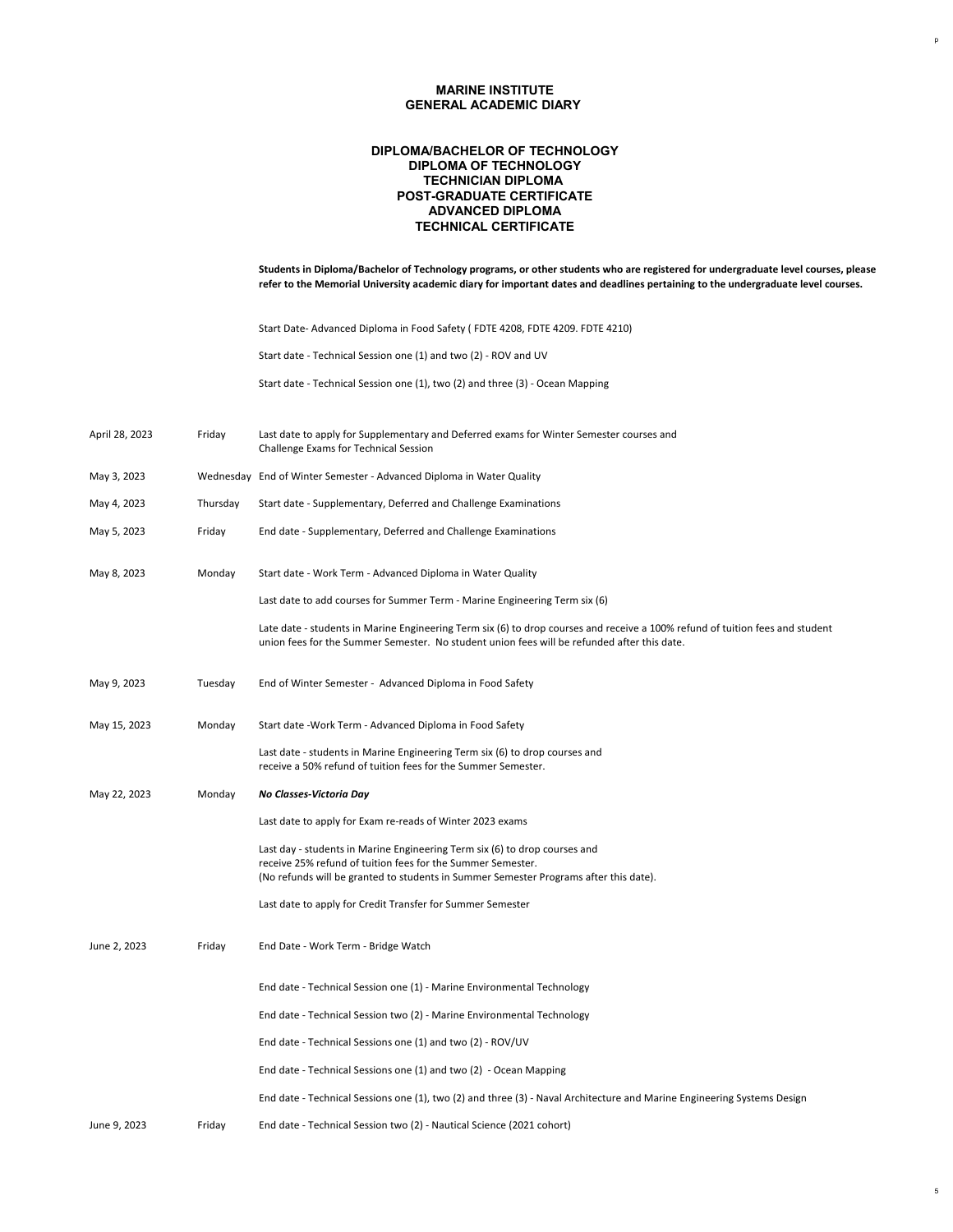**Students in Diploma/Bachelor of Technology programs, or other students who are registered for undergraduate level courses, please refer to the Memorial University academic diary for important dates and deadlines pertaining to the undergraduate level courses.**

# **MARINE INSTITUTE GENERAL ACADEMIC DIARY**

# **POST-GRADUATE CERTIFICATE DIPLOMA/BACHELOR OF TECHNOLOGY DIPLOMA OF TECHNOLOGY TECHNICIAN DIPLOMA ADVANCED DIPLOMA TECHNICAL CERTIFICATE**

End date - Technical Session three (3) -Ocean Mapping

End date - Technical Session three (3) - Marine Engineering (2019 cohort)

End date - Technical Session - Marine Diesel Mechanics

June 12, 2023 Monday Start date - Work Term - Marine Diesel Mechanics

Start date - Work Term one (1) - Marine Environmental Technology

Start Date - Seaphase one (1) - Nautical Science ( 2021 cohort)

June 15, 2023 Thursday Start date - Work Term - ROV/UV and Ocean Mapping

June 16, 2023 Friday End date - Technical Session one (1) - Nautical Science (2022 cohort)

End Date- Work Term two (2) - Marine Environmental Technology

End date - Technical Session two (2) - Marine Engineering (2021 cohort)

June 19, 2023 Monday Start date - Work Term one (1) - Marine Engineering (2021 cohort)

| JUIIL LJ, LULJ<br>171011047 |  |  |  |
|-----------------------------|--|--|--|
|-----------------------------|--|--|--|

Start date - Sea Phase one (1) - Nautical Science (2022 cohort)

Last date - students in Marine Engineering Term six (6) to drop courses without academic prejudice

| June 23, 2023         | Friday          | <b>Graduation</b>                                                       |
|-----------------------|-----------------|-------------------------------------------------------------------------|
| <b>June 26, 2023</b>  | Monday          | <b>No Classes- Mid-June Holiday</b>                                     |
| <b>June 27, 2023</b>  | <b>Tuesday</b>  | <b>Classes follow Monday's schedule</b>                                 |
| June 30, 2023         | Friday          | End date - Technical Session three (3) - Nautical Science (2019 cohort) |
| <b>July 3, 2023</b>   | Monday          | No Classes - Memorial Day Holiday                                       |
| <b>July 6, 2023</b>   | <b>Thursday</b> | <b>Classes follow Monday's schedule</b>                                 |
| July 7, 2023          | Friday          | End date - Technical Session one (1) - Marine Engineering (2022 cohort) |
| <b>July 10, 2023</b>  | Monday          | <b>No Classes - Mid-July Holiday</b>                                    |
| <b>July 14, 2023</b>  | <b>Friday</b>   | <b>Classes follow Monday's schedule</b>                                 |
| July 27, 2023         | Thursday        | Classes End - Summer Semester Marine Engineering Term six (6)           |
| July 31, 2023         | Monday          | Exams Begin - Marine Engineering Term six (6)                           |
| <b>August 2, 2023</b> |                 | Wednesday No Classes, No exams-Regatta (Civic) Day                      |
| August 4, 2023        | Friday          | Exams End - Marine Engineering Term six (6)                             |
|                       |                 |                                                                         |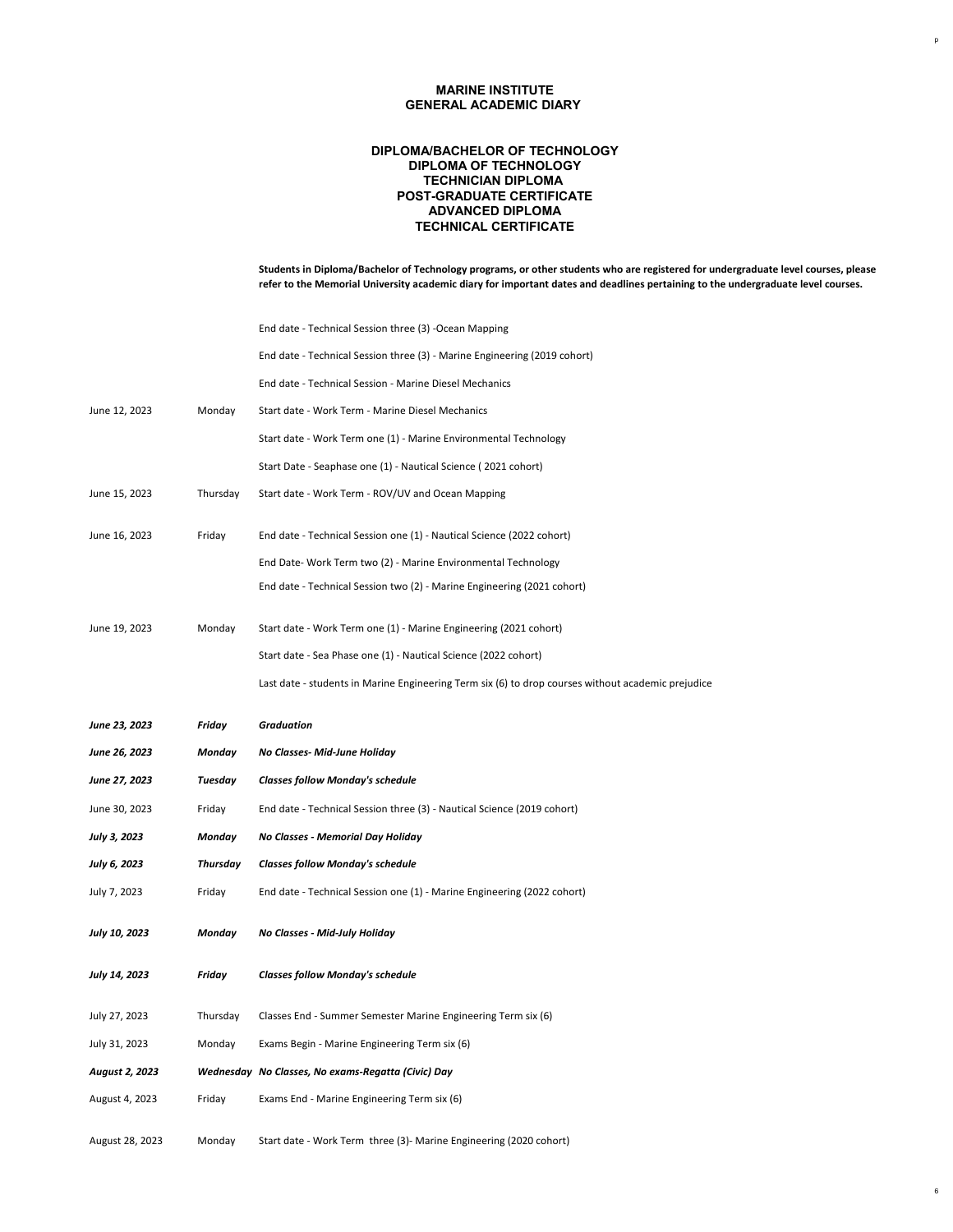**Students in Diploma/Bachelor of Technology programs, or other students who are registered for undergraduate level courses, please refer to the Memorial University academic diary for important dates and deadlines pertaining to the undergraduate level courses.**

# **MARINE INSTITUTE GENERAL ACADEMIC DIARY**

# **POST-GRADUATE CERTIFICATE DIPLOMA/BACHELOR OF TECHNOLOGY DIPLOMA OF TECHNOLOGY TECHNICIAN DIPLOMA ADVANCED DIPLOMA TECHNICAL CERTIFICATE**

| August 30, 2023    |        | Wednesday End date - Work Term one (1) - Marine Engineering (2021 cohort) |
|--------------------|--------|---------------------------------------------------------------------------|
|                    |        | End date - Sea Phase one (1) - Nautical Science (2022 cohort)             |
|                    |        | End date - Sea Phase two (2) - Nautical Science (2020 cohort)             |
|                    |        |                                                                           |
| September 1, 2023  | Friday | End date - Work Term - Advanced Diplomas in Food Safety and Water Quality |
|                    |        | End date - Work Term one (1) - Marine Environmental Technology            |
|                    |        | End date - Work Term - ROV/UV and Ocean Mapping                           |
|                    |        |                                                                           |
| September 29, 2023 | Friday | End date - Work Term - Marine Diesel Mechanics                            |
|                    |        |                                                                           |

### **Important Note:**

Because of sailing and company schedules, and work term availability the dates for Work Terms must be flexible and may not always begin

and end on the dates specified in this Diary.